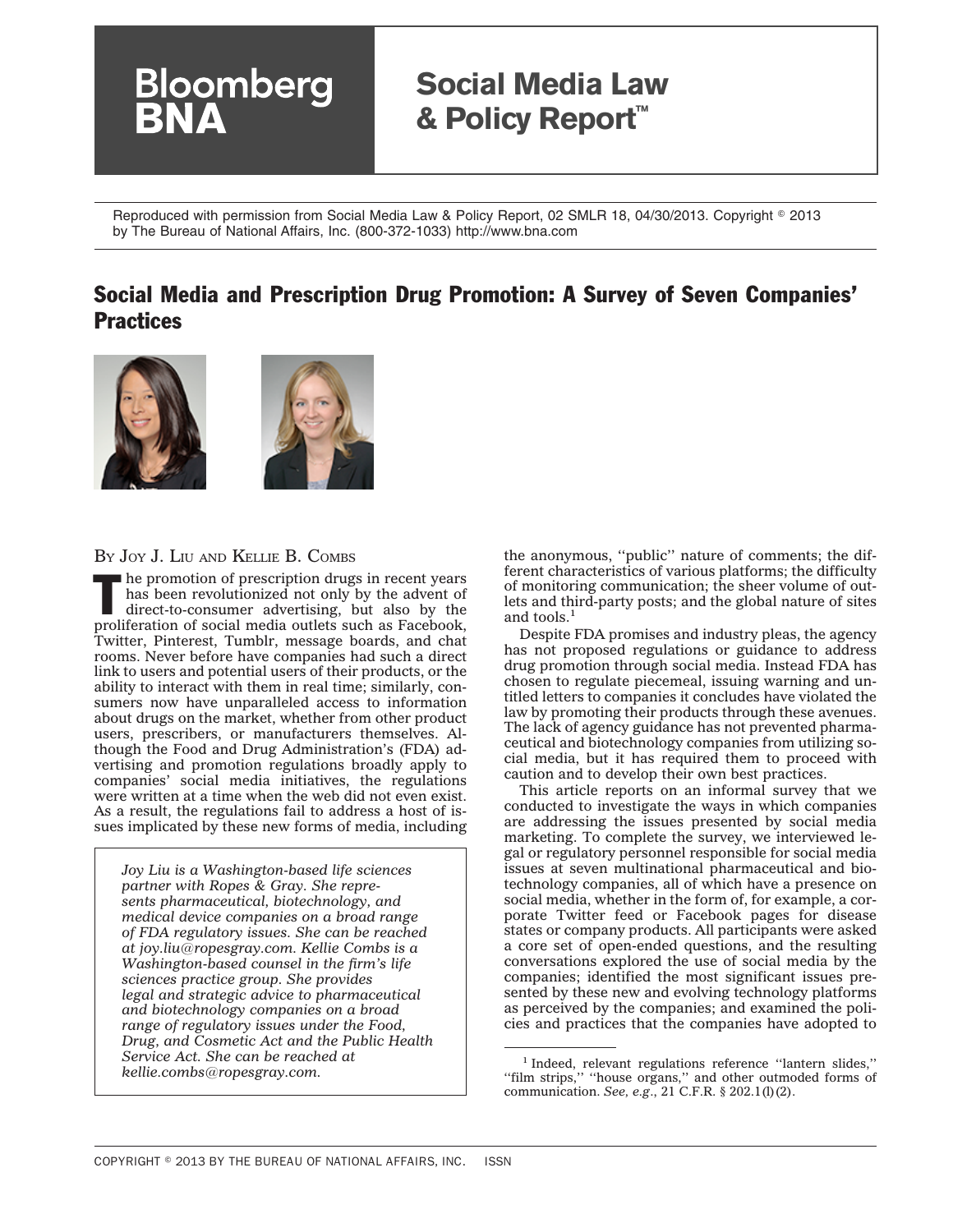help ensure compliance with FDA regulations related to product promotion.

#### The Long Wait for FDA Social Media Guidance

The industry has been waiting for years for FDA regulations or guidance on internet and social media promotion. FDA held its first public meeting on the subject in  $1996$ ,<sup>2</sup> where representatives from industry, patient groups, medical societies, and others convened to discuss communication of product information on websites, in chat rooms, and through news groups. Although the technology of the time did not offer the same level of interactivity seen with today's tools, the questions raised at that meeting—such as those relating to the global nature of electronic communications, attribution of third-party posts, and monitoring for and reporting of adverse events—remain unanswered. Thirteen years later, FDA convened its second public meeting dedicated to promotion through these new channels, acknowledging that although ''many issues can be addressed through existing FDA regulations, special characteristics of... emerging technologies may require the agency to provide additional guidance to the industry.''3 At the request of the agency, discussions at the 2009 meeting covered five topics: (1) the online communications for which manufacturers are accountable; (2) how to achieve regulatory requirements (*e.g*., fair balance, disclosure of indication) when using various platforms; (3) the posting of corrective information on third-party sites; (4) the use of links; and (5) monitoring and reporting of adverse events communicated through social media. FDA has repeatedly stated that guidance on these issues is forthcoming, and with the passage of the Food and Drug Administration Safety and Innovation Act in 2012, Congress has required that FDA release social media guidance by June 2014.4

In the absence of clear guidance, companies are left in the meantime to scrutinize FDA warning and untitled letters related to social media in an attempt to glean rules about the use of these new platforms. Those enforcement actions are of limited value, however, largely because they are so fact-specific. It is not certain, for example, that the agency would have cited Novartis for omission of risk information in connection with a Facebook widget had the product at issue not been subject to a Risk Evaluation and Mitigation Strategy and boxed

warning.5 Similarly, when FDA cited Amarc Enterprises<sup>6</sup> for "liking" an off-label comment made by a user on a company-sponsored Facebook page, the agency did not clarify whether all user-generated content may be attributed to the manufacturer or whether the company would have been cited for merely allowing the comment to remain on the page rather than ''liking'' it. Even if these letters were subject to only one reasonable interpretation, the vast majority of social media tools and corresponding issues have never been addressed by FDA. Manufacturers are therefore left to operate in a gray area, with the companies themselves deciding how best to achieve consistency with the letter and spirit of FDA regulations related to advertising and promotion.

#### Survey of Social Media Practices

To better understand how companies are grappling with regulatory uncertainty and the challenges of social media, we surveyed seven attorneys and regulatory affairs personnel, each of whom is involved with social media policy development or promotional initiatives at a major pharmaceutical or biotechnology company. Our conversations focused on the companies' use of social media tools; their practices related to the surveillance and reporting of adverse events communicated through social media; the extent to which they manage misinformation about products posted on company-sponsored and third-party sites; and the best practices that have emerged in the absence of FDA guidance. We discuss our findings below.

#### *Proactive Use of Social Media*

#### *Facebook*

Although all the companies participate in social media, the platforms they use and the information they share varies. Facebook is used most extensively by the seven companies, with most sponsoring corporate profiles, as well as unbranded pages dedicated to disease awareness. A few companies also host branded pages dedicated to specific products, designed for groups of patients with particular diseases or conditions, or developed to promote product-focused events (*e.g*., consumer education programs). Pharmaceutical and biotechnology companies' presence on Facebook largely predates an important change that Facebook made to its policy in 2011. Previously, companies could disable the commenting function on their pages. Drug companies could thereby ensure that users could not post information related to an adverse event or information that was inaccurate, off-label, or otherwise inappropriate. This practice, known as ''whitelisting,'' made Face-

[EnforcementActivitiesbyFDA/](http://www.fda.gov/downloads/Drugs/GuidanceComplianceRegulatoryInformation/EnforcementActivitiesbyFDA/WarningLettersandNoticeofViolationLetterstoPharmaceuticalCompanies/UCM221325.pdf)

<sup>2</sup> *See* Promotion of FDA-Regulated Medical Products on the Internet; Notice of Public Meeting, 61 Fed. Reg. 48707 (Sept. 16, 1996), *available at* [http://www.gpo.gov/fdsys/pkg/FR-1996-](http://www.gpo.gov/fdsys/pkg/FR-1996-09-16/pdf/96-23616.pdf) [09-16/pdf/96-23616.pdf.](http://www.gpo.gov/fdsys/pkg/FR-1996-09-16/pdf/96-23616.pdf) A transcript of the meeting is available at [http://www.fda.gov/AboutFDA/CentersOffices/](http://www.fda.gov/AboutFDA/CentersOffices/OfficeofMedicalProductsandTobacco/CDER/ucm175775.htm)

<sup>&</sup>lt;sup>3</sup> See Promotion of Food and Drug Administration-Regulated Medical Products Using the Internet and Social Media Tools; Notice of Public Hearing, 74 Fed. Reg. 48083 (Sept. 21, 2009), *available at* [http://www.gpo.gov/fdsys/pkg/FR-2009-](http://www.gpo.gov/fdsys/pkg/FR-2009-09-21/html/E9-22618.htm) [09-21/html/E9-22618.htm.](http://www.gpo.gov/fdsys/pkg/FR-2009-09-21/html/E9-22618.htm) A transcript of the meeting is available at [http://www.fda.gov/AboutFDA/CentersOffices/](http://www.fda.gov/AboutFDA/CentersOffices/OfficeofMedicalProductsandTobacco/CDER/ucm184250.htm)

[OfficeofMedicalProductsandTobacco/CDER/ucm184250.htm.](http://www.fda.gov/AboutFDA/CentersOffices/OfficeofMedicalProductsandTobacco/CDER/ucm184250.htm) <sup>4</sup> Pub. L. No. 112-144, § 1121, *available at* [http://](http://www.gpo.gov/fdsys/pkg/PLAW-112publ144/pdf/PLAW-112publ144.pdf) [www.gpo.gov/fdsys/pkg/PLAW-112publ144/pdf/PLAW-](http://www.gpo.gov/fdsys/pkg/PLAW-112publ144/pdf/PLAW-112publ144.pdf)[112publ144.pdf.](http://www.gpo.gov/fdsys/pkg/PLAW-112publ144/pdf/PLAW-112publ144.pdf)

<sup>5</sup> Letter from Karen Rulli, Division of Drug Marketing, Advertising, and Communications (DDMAC), to Lisa Drucker, Novartis Pharmaceuticals Corp., Jun. 29, 2010, *available at* [http://www.fda.gov/downloads/Drugs/](http://www.fda.gov/downloads/Drugs/GuidanceComplianceRegulatoryInformation/EnforcementActivitiesbyFDA/WarningLettersandNoticeofViolationLetterstoPharmaceuticalCompanies/UCM221325.pdf)

[GuidanceComplianceRegulatoryInformation/](http://www.fda.gov/downloads/Drugs/GuidanceComplianceRegulatoryInformation/EnforcementActivitiesbyFDA/WarningLettersandNoticeofViolationLetterstoPharmaceuticalCompanies/UCM221325.pdf)

[WarningLettersandNoticeofViolationLetterstoPharmaceutical](http://www.fda.gov/downloads/Drugs/GuidanceComplianceRegulatoryInformation/EnforcementActivitiesbyFDA/WarningLettersandNoticeofViolationLetterstoPharmaceuticalCompanies/UCM221325.pdf)

 $6$  Letter from Alonza E. Cruse, FDA, to Albert Sanchez, Amarc Enterprises, Dec. 11, 2012, *available at* [http://](http://www.fda.gov/ICECI/EnforcementActions/WarningLetters/2012/ucm340266.htm) [www.fda.gov/ICECI/EnforcementActions/WarningLetters/](http://www.fda.gov/ICECI/EnforcementActions/WarningLetters/2012/ucm340266.htm) [2012/ucm340266.htm.](http://www.fda.gov/ICECI/EnforcementActions/WarningLetters/2012/ucm340266.htm)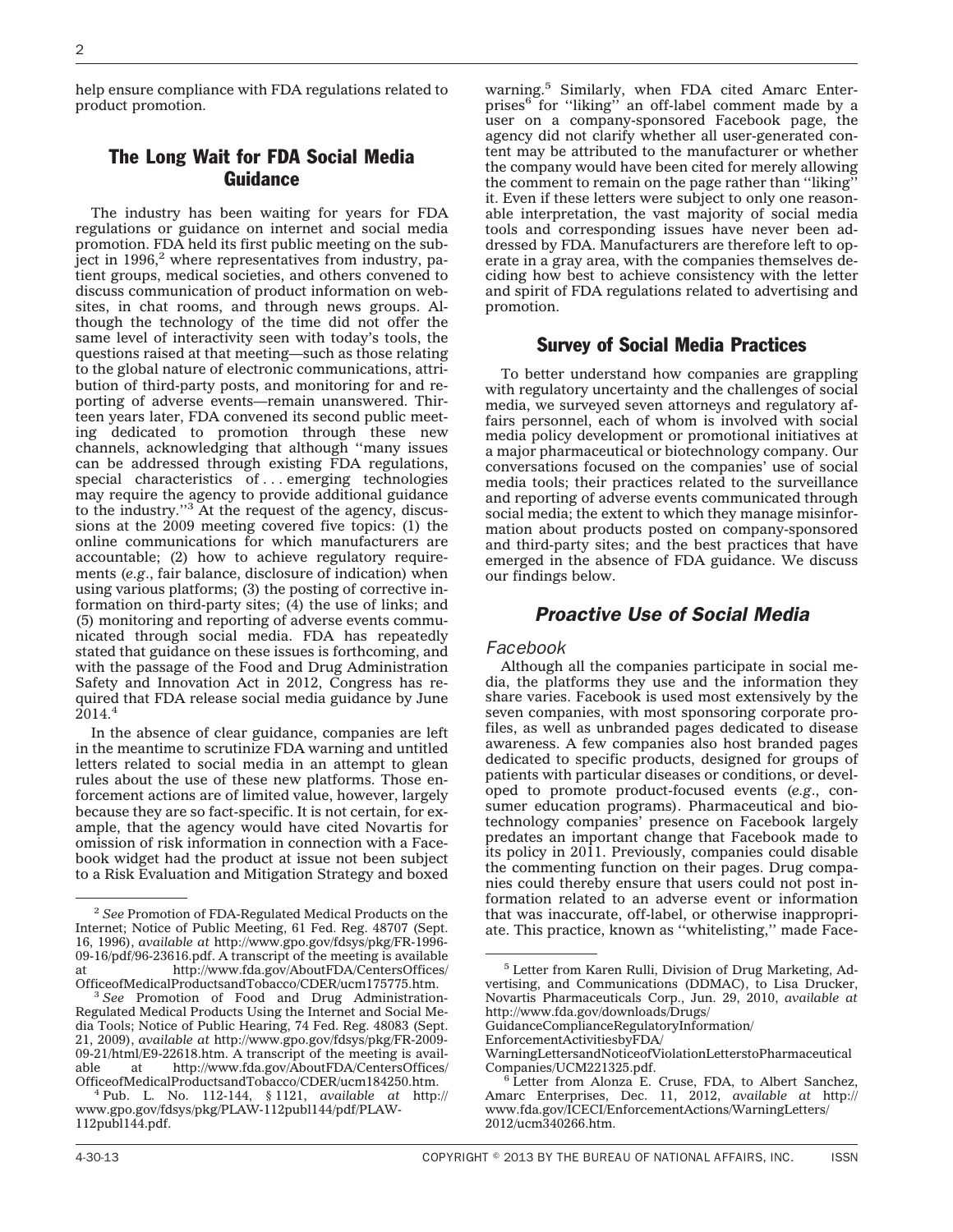book a relatively low-risk option from a regulatory perspective, because it obviated the need for constant monitoring of Facebook pages, and given the lack of space constraints on the site, allowed pharmaceutical and biotechnology companies to share meaningful information about their products without compromising their ability to comply with FDA requirements. Subsequent to the policy change, which Facebook said it thought was necessary to encourage an ''authentic, engaging two-way dialog,'' companies may request the removal of comment functionality only for pages solely dedicated to prescription drugs, which Facebook evaluates on a case-by-case basis.

In conducting our survey, it was clear that many companies terminated or overhauled their branded Facebook profiles after the 2011 policy change; the companies have largely refrained from launching new branded pages since then, as well. The individuals we spoke with noted that their companies lacked the resources to engage in real-time monitoring, and that given FDA's silence on the extent to which manufacturers are obligated to manage user comments, the companies said they think two-way Facebook communication is high risk. Some companies are even questioning whether there is enough ''bang for the buck'' to justify the resources necessary to maintain a branded Facebook page. In addition, a few companies noted that Facebook's tendency to announce and implement changes to the terms with no notice whatsoever makes Facebook a less attractive marketing spend because there is uncertainty as to when and how the rules of that tool will change.

Companies that are using branded Facebook pages have taken steps to mitigate the risks associated with user-generated content. Some companies, for example, routinely monitor and delete some or all user comments. Others use application software that stores user comments in a queue and allows an administrator to approve, revise, or decline the comments for posting. The resources required to engage in this type of monitoring and evaluation of comments are significant, which is why some individuals think that their companies do not maintain branded Facebook pages. Regardless of the monitoring method employed, many Facebook profiles also contain detailed ''Terms of Use'' statements providing general posting guidelines (*e.g.*, related to spam or abusive language), instructing users to refrain from providing medical advice or other information about the product and its uses, clarifying that the page is intended for U.S. audiences only, and directing users to report potential adverse events in a certain manner.

#### *Twitter*

Although not as extensive as Facebook use, each of the seven companies has developed an active presence on Twitter, which limits user messages to 140 characters. Each company must operate within the space constraints without sacrificing adherence to FDA requirements, such as fair balance. The *type* of information communicated with Twitter, however, differs significantly from company to company. All of the companies maintain a feed dedicated to company news and investor information, but although some companies circumvent character limitations by linking to press releases about product approvals and study results, which maintain fair balance and satisfy other FDA regulatory requirements, other companies avoid altogether product

mentions on their corporate Twitter feeds. A few of the companies we spoke with currently sponsor or are planning to host Twitter feeds that are unbranded and focus on disease awareness, but none of the companies has launched branded Twitter feeds at this time. When asked, the interviewees generally explained that the space constraints of Twitter may undermine its utility as a brand-specific marketing tool. Because safety and risk information typically cannot be communicated in 140 characters, the use of Twitter is effectively limited to reminder advertisements (*i.e.*, those that identify the brand and generic name of the drug but do not reference the indication or make dosage recommendations).7 This approach is not permitted for drugs containing a boxed warning, $8$  however, and although reminder information about other products can be shared in a compliant manner, many interviewees questioned the ultimate value of a Twitter feed that does not provide any claims about a product. Nevertheless, we heard consistently that commercial and marketing personnel consider Twitter to be the next frontier for drug promotion, meaning that attorneys and regulatory affairs personnel will likely be working with their digital media colleagues to develop a more robust presence on this platform.

#### *Other Forms of Media*

In addition to Facebook and Twitter, most of the company representatives we spoke to use other forms of social media, such as Flickr, Pinterest, SlideShare, Tumblr, or YouTube. The companies make decisions to utilize these platforms on a case-by-case basis, implicitly acknowledging the unique characteristics inherent to each (*e.g*., space constraints, sharing features). A few of the companies also use or are currently exploring the use of controlled-access platforms, such as speaker communities or medical information chat rooms, where licensed health care professionals would obtain a password for access and the companies could strictly manage the format and content of communication. From what we heard, it seems there is a general presumption *against* the use of a new social media tool, and that advocates within the company must fully vet an initiative with members of a product review committee and other stakeholders before launch.

#### *Monitoring and Reporting Adverse Events*

FDA regulations require companies to submit reports of postmarketing ''adverse drug experiences'' to the agency in certain circumstances and within certain periods of time. In connection with these requirements, the agency expects that ''entities responsible for reporting will promptly review all adverse event information received or otherwise obtained, which potentially includes information from the Internet and social media tools.''9 FDA draft guidance from 2001 recommends

<sup>7</sup> *See* FDA, *Reminder Advertisements*, *at* [http://](http://www.fda.gov/Drugs/ResourcesForYou/Consumers/PrescriptionDrugAdvertising/ucm083573.htm) [www.fda.gov/Drugs/ResourcesForYou/Consumers/](http://www.fda.gov/Drugs/ResourcesForYou/Consumers/PrescriptionDrugAdvertising/ucm083573.htm)

<sup>&</sup>lt;sup>8</sup> Id. <sup>8</sup> See FDA, *Promotion of Food and Drug Administration-Regulated Medical Products Using the Internet and Social Media Tools; Notice of Public Hearing*, 74 Fed. Reg. 48083 (Sept.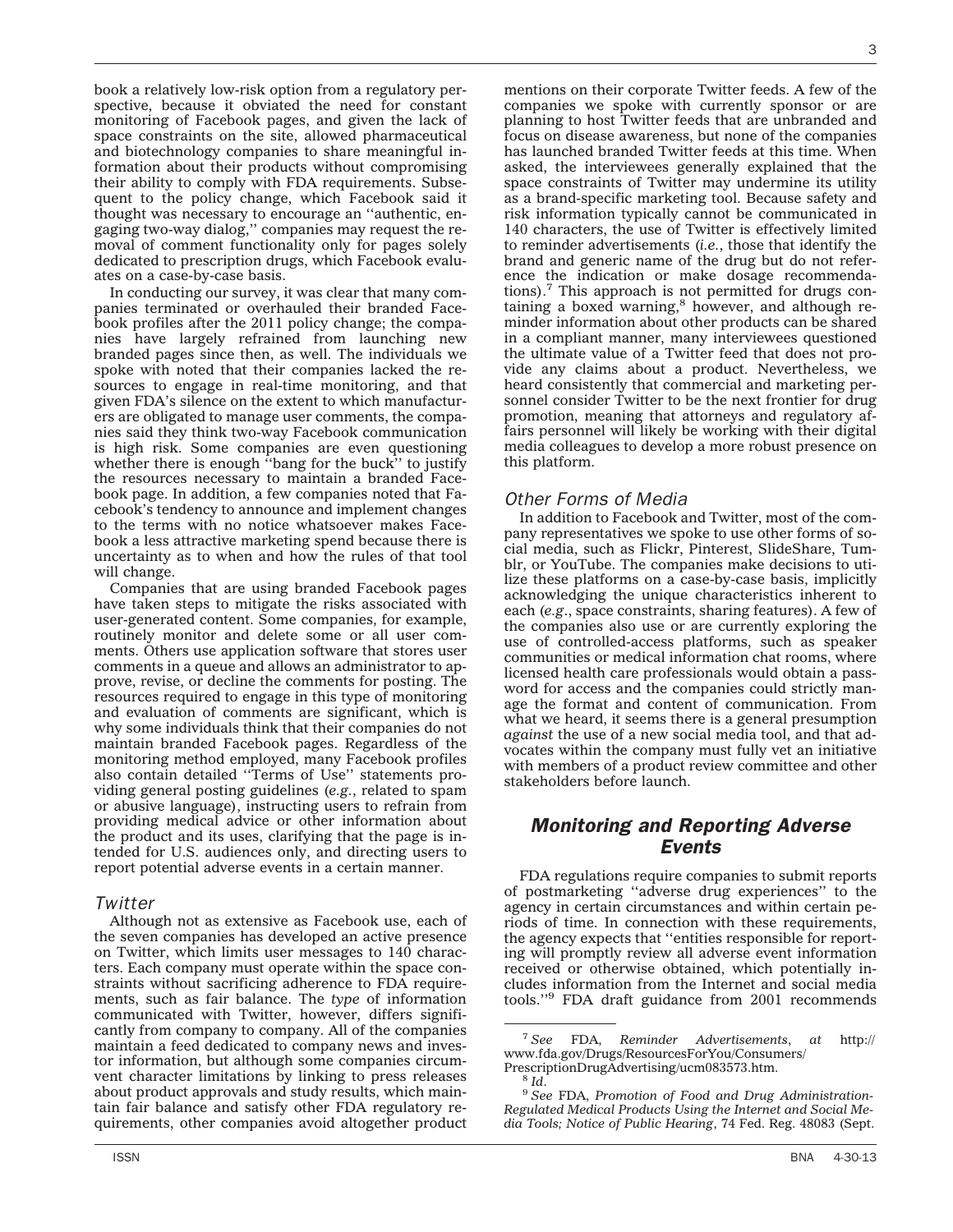that companies should report adverse event information received on the internet, so long as the company can discern (1) an identifiable patient; (2) an identifiable reporter; (3) a suspect drug or biological product; and (4) an adverse experience or fatal outcome suspected to be due to the suspect drug or biological product.10 The draft guidance also states that

''[a]pplicants should review any Internet sites sponsored by them for adverse experience information, but are not responsible for reviewing any Internet sites that are not sponsored by them. However, if an applicant becomes aware of an adverse experience on an Internet site that it does not sponsor, the applicant should review the adverse experience and determine if it should be reported to the FDA."<sup>11</sup>

Although the agency's position makes clear that companies are not obligated to scour the internet for adverse events, the certainty stops there.<sup>12</sup> The draft guidance, issued more than a decade ago, did not contemplate the proliferation of social media and the real-time, interactive experience that these new platforms would provide. The extent to which, if any, companies should monitor for adverse events on platforms that they use (*e.g.*, by performing global keyword searches on Twitter), and the lengths to which companies should go in following up with potential adverse event reporters to obtain additional information, remain unclear.<sup>13</sup> In any event, because any social media platform that allows for user-generated content implicates issues relating to the monitoring and reporting of adverse events, we asked company representatives to share their relevant practices with us.

As an initial matter, all seven companies involve safety or pharmacovigilance personnel in their social media initiatives and seek their guidance on how to identify and report adverse events obtained through these channels. Consistent with the 2001 FDA draft guidance, companies focus most of their adverse event monitoring efforts on sites they own or pages they host. Given the lack of social-media-specific guidance from the agency, several company representatives we spoke with indicated that they struggle with whether and how they should engage in ''listening activities'' for adverse events reported on third-party sites. In particular, they expressed uncertainty with where to draw the line once monitoring begins and concern that active surveillance

[GuidanceComplianceRegulatoryInformation/Guidances/](http://www.fda.gov/downloads/BiologicsBloodVaccines/GuidanceComplianceRegulatoryInformation/Guidances/Vaccines/ucm092257.pdf)

of social media in the absence of a legal obligation could create a *de facto* duty to continue. Additionally, because FDA reporting requirements cover adverse events that are ''unexpected,'' companies are unable to develop search terms or design other monitoring tools to capture all potentially reportable events given the volume of social media sites and users. When monitoring their own pages, most companies encounter potential adverse events infrequently, largely because they have disabled user comments or have attempted to redirect users to report adverse events to company hotlines or directly to FDA. If adverse event information does appear on a company-hosted page, the companies all stated that they evaluate and report it to FDA provided that the four elements are satisfied.

Approaches to follow-up vary significantly, though, when any of these elements are missing. A few of the companies have policies or practices that encourage reaching out to the user for more information where feasible, such as where the user has provided an email address or may be contacted with a private message through the social media site. Most of the companies, however, handle follow-up on a case-by-case basis, depending on the initial information provided. Under those circumstances, safety or pharmacovigilance colleagues typically review the posted information and make a determination of whether, on the face of the post, follow-up is warranted. Where, for example, the user comment suggests that a competitor product is at issue, or that the adverse event was experienced by someone other than the commenter, a company may decide not to seek additional information. More so than for other topics we discussed, the companies emphasized the difficulty of operating in the social media space without FDA guidance on the monitoring and reporting of adverse events. Without clarity regarding how to handle user-generated content, the disparity in practices among companies will likely persist.

#### *Correcting False, Misleading, or Off-Label Information*

FDA regulates product promotion by or on behalf of a manufacturer, and the agency has indicated that it will assess a manufacturer's control or influence over a third-party message to determine who is ultimately accountable for it. In the context of social media, FDA has acknowledged that some tools permit companies to ''prompt'' communications and that company decisions related to the posting and moderation of user comments may influence their weight or reach.<sup>14</sup> The agency has also drawn a distinction between messages posted on company pages and those conveyed on pages beyond a company's control.15 Although obligations to correct

[GuidanceComplianceRegulatoryInformation/Guidances/](http://www.fda.gov/downloads/BiologicsBloodVaccines/GuidanceComplianceRegulatoryInformation/Guidances/Vaccines/ucm092257.pdf)

<sup>21, 2009),</sup> at [http://www.gpo.gov/fdsys/pkg/FR-2009-09-21/](http://www.gpo.gov/fdsys/pkg/FR-2009-09-21/html/E9-22618.htm)

<sup>&</sup>lt;sup>10</sup> See, e.g., FDA, *Draft Guidance for Industry: Postmarketing Safety Reporting for Human Drug and Biological Products Including Vaccines*, (Mar. 2001), at 21, *available at* [http://](http://www.fda.gov/downloads/BiologicsBloodVaccines/GuidanceComplianceRegulatoryInformation/Guidances/Vaccines/ucm092257.pdf) [www.fda.gov/downloads/BiologicsBloodVaccines/](http://www.fda.gov/downloads/BiologicsBloodVaccines/GuidanceComplianceRegulatoryInformation/Guidances/Vaccines/ucm092257.pdf)

<sup>&</sup>lt;sup>11</sup> *Id.* <sup>12</sup> For a comprehensive discussion of adverse event reporting and social media, *see* Stuart L. Friedel and Joseph A. Sena, Jr., *Pharma Challenges: Adverse Event Reporting and Social Media*, BLOOMBERG BNA: SOCIAL MEDIA LAW & POLICY REPORT, Oct. 23, 2012.

<sup>&</sup>lt;sup>13</sup> Moreover, although the "identifiable patient" reporting element was subject to interpretation when the draft guidance was released, it is even more complicated now, because some social media users share detailed personal information on their publicly accessible profiles, while others prefer to remain anonymous, and still others create ''dummy'' or ''sock'' accounts.

<sup>14</sup> *See* FDA, *Promotion of Food and Drug Administration-Regulated Medical Products Using the Internet and Social Media Tools; Notice of Public Hearing*, 74 Fed. Reg. 48083 (Sept. 21, 2009), *at* [http://www.gpo.gov/fdsys/pkg/FR-2009-09-21/](http://www.gpo.gov/fdsys/pkg/FR-2009-09-21/html/E9-22618.htm)

<sup>&</sup>lt;sup>15</sup> See id. (discussing third-party sites as distinct from company-owned sites); *see also* FDA, *Draft Guidance for Industry: Postmarketing Safety Reporting for Human Drug and Biological Products Including Vaccines*, (Mar. 2001), at 21, *available at* [http://www.fda.gov/downloads/](http://www.fda.gov/downloads/BiologicsBloodVaccines/GuidanceComplianceRegulatoryInformation/Guidances/Vaccines/ucm092257.pdf) [BiologicsBloodVaccines/](http://www.fda.gov/downloads/BiologicsBloodVaccines/GuidanceComplianceRegulatoryInformation/Guidances/Vaccines/ucm092257.pdf)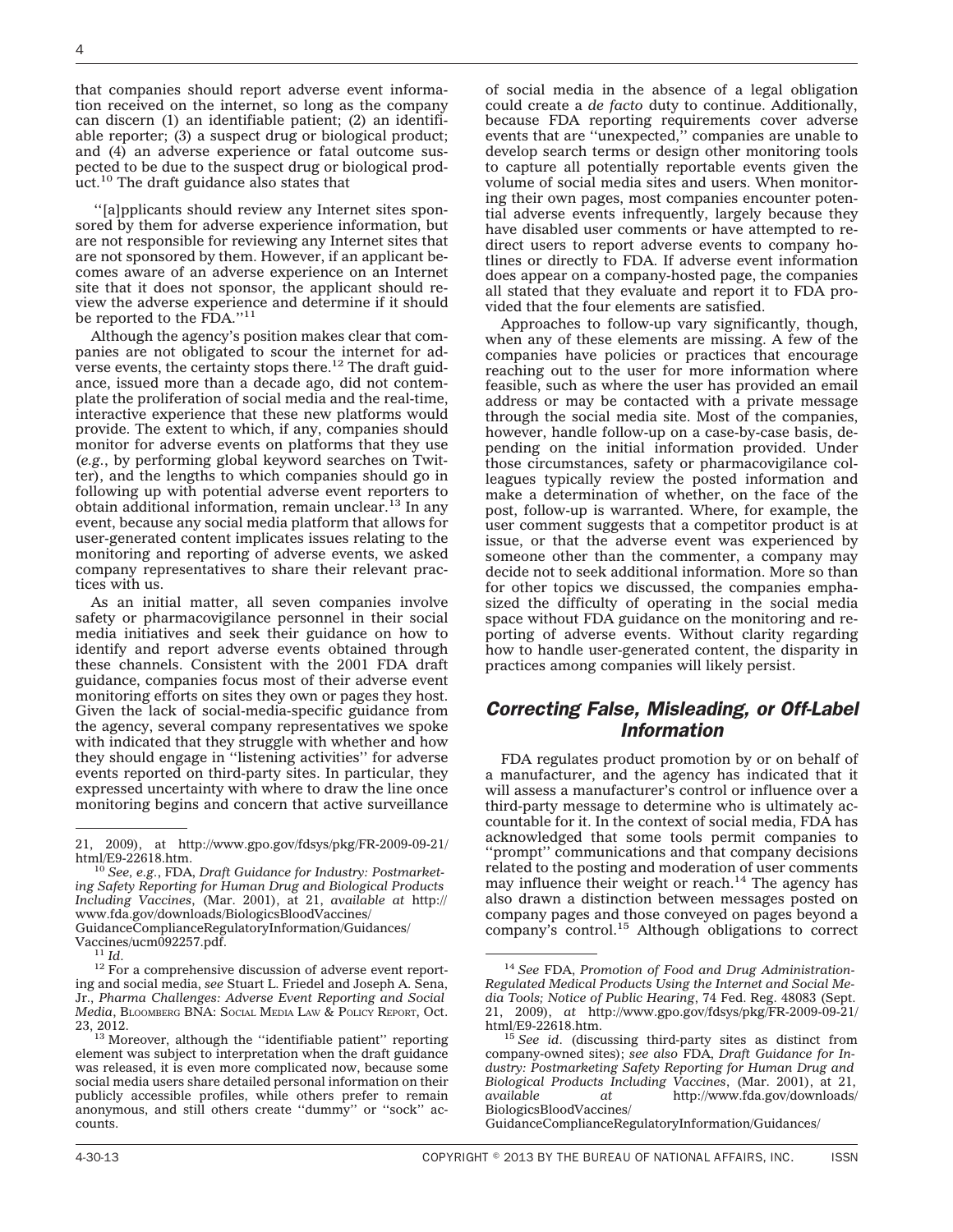false, misleading, or off-label information are surely more substantial when dealing with company-hosted pages, FDA has neither outlined those responsibilities in detail nor explained when correcting such information on a third-party page may be appropriate.<sup>16</sup>

In general, the seven companies' approaches to correcting false, misleading, or off-label information on sites and pages that they host are consistent with their Facebook practices. In other words, the companies use a variety of methods to manage user-generated content, such as moderating or removing comments, or establishing Terms of Use that prohibit certain types of messaging. Notably, the companies rarely attempt to ''correct'' information by replying to user comments, because they want to avoid such a resource-intensive practice, as well as the creation of a ''slippery slope,'' whereby any inaccuracy, no matter how insignificant, is expected to be corrected by the company.

Correcting false, misleading, or inaccurate information on third-party pages is also uncommon. Although a few companies we surveyed engage in limited monitoring of social media for market research purposes, these efforts are not designed to uncover this type of information and are not typically staffed by individuals qualified to correct it. Company representatives emphasized the impossibility of capturing all misinformation on social media and again noted the slippery slope problem associated with monitoring and correcting inappropriate messages. User-generated entries on Wikipedia appear to be a notable exception to the general position against correcting misinformation; there, three of the companies we spoke with have become aware of inaccuracies on their product's pages and have worked with Wikipedia staff to revise the content.

#### Mitigating the Risk: Best Practices for Social Media Marketing

During our conversations, as well as in our practice, there have emerged a number of best practices to guide companies that want to engage in social media promotion in the absence of clear guidance from FDA.

■ *Internal guidance development*: It is essential that companies develop internal guidance related to the promotion of products through social media, whether in the form of detailed policies or Standard Operating Procedures (SOPs), or informal guidelines, checklists, playbooks, or similar materials. The internal guidance should make clear that FDA laws and regulations related to advertising and promotion apply to social media efforts and should either be (1) broad enough to en-

compass new and evolving technologies; or (2) subject to frequent revision if needed to keep up with changes in platforms and the ways in which they are used. In addition to addressing promotional requirements, such as fair balance and communication of safety and risk information, guidance should also outline considerations for the surveillance and reporting of adverse events and establish criteria for determining when and how false, misleading, or off-label information on company-hosted and third-party sites should be addressed.

■ *Social media working group*: Even if a company has robust social media policies in place, it would be well-advised to establish a cross-functional team responsible for keeping abreast of social media developments; bringing consistency and structure to social media initiatives within the company; and addressing thorny issues not covered by internal guidance. Many of the company representatives we spoke with described a committee composed of attorneys, marketers, digital media experts, and safety and pharmacovigilance colleagues that meets on an *ad hoc* basis to discuss relevant events (*e.g*., FDA enforcement actions); steer company responses where appropriate; and advise on unique issues or initiatives outside the scope of internal guidance.

**Familiarity with sites and tools: A nuanced under**standing of social media is critical to ensure that product promotion occurs in a manner that is both compliant and effective. For product review committee members to advise on and accurately assess the risk of a particular social media initiative, they should know about the platform's characteristics, relevant limitations, and how information will be accessed and shared by users. Similarly, companies should stay up-to-date on the ''Terms of Use'' and other policies governing use of social media applications and reevaluate their promotional initiatives in connection with relevant revisions to ensure that company messaging remains in compliance with FDA regulatory requirements. Finally, companies should avoid adopting a ''one-size-fits-all'' approach for social media platforms and the products they are promoting. Although Twitter may be a poor vehicle for advertising a product with a boxed warning, for example, a video-sharing site may be appropriate.

#### Conclusion

Our survey of social media practices at large pharmaceutical and biotechnology companies indicates that although manufacturers are frustrated by the lack of FDA guidance, they are cognizant of the regulatory issues implicated by new media platforms and careful in how they approach them. Indeed, we heard repeatedly that company stakeholders tend to be risk-averse when it comes to social media initiatives, making sure to vet them adequately before launch and reevaluate them periodically and in response to new developments. The long-awaited FDA guidance promises to clear up uncertainty related to the monitoring and reporting of adverse events and the need to address false, misleading, or off-label information on company-hosted or thirdparty pages. Until then, the best practices described above may help companies enhance their social media acumen and establish an active presence without sacrificing regulatory compliance.

[Vaccines/ucm092257.pdf](http://www.fda.gov/downloads/BiologicsBloodVaccines/GuidanceComplianceRegulatoryInformation/Guidances/Vaccines/ucm092257.pdf) (relieving manufacturers of the responsibility to monitor third-party sites for adverse event information).

<sup>&</sup>lt;sup>16</sup> FDA has offered guidance on how companies should respond to off-label questions received through social media. *See, e.g*., FDA, *Draft Guidance for Industry: Responding to Unsolicited Requests for Off-Label Information About Prescription Drugs and Medical Devices* (Dec. 2011), at 10-11, *available at* [http://www.fda.gov/downloads/Drugs/](http://www.fda.gov/downloads/Drugs/GuidanceComplianceRegulatoryInformation/Guidances/UCM285145.pdf) [GuidanceComplianceRegulatoryInformation/Guidances/](http://www.fda.gov/downloads/Drugs/GuidanceComplianceRegulatoryInformation/Guidances/UCM285145.pdf) [UCM285145.pdf.](http://www.fda.gov/downloads/Drugs/GuidanceComplianceRegulatoryInformation/Guidances/UCM285145.pdf) That guidance is beyond the scope of this article, as this section focuses on false, misleading, or off-label statements posted by a third party, as opposed to questions.